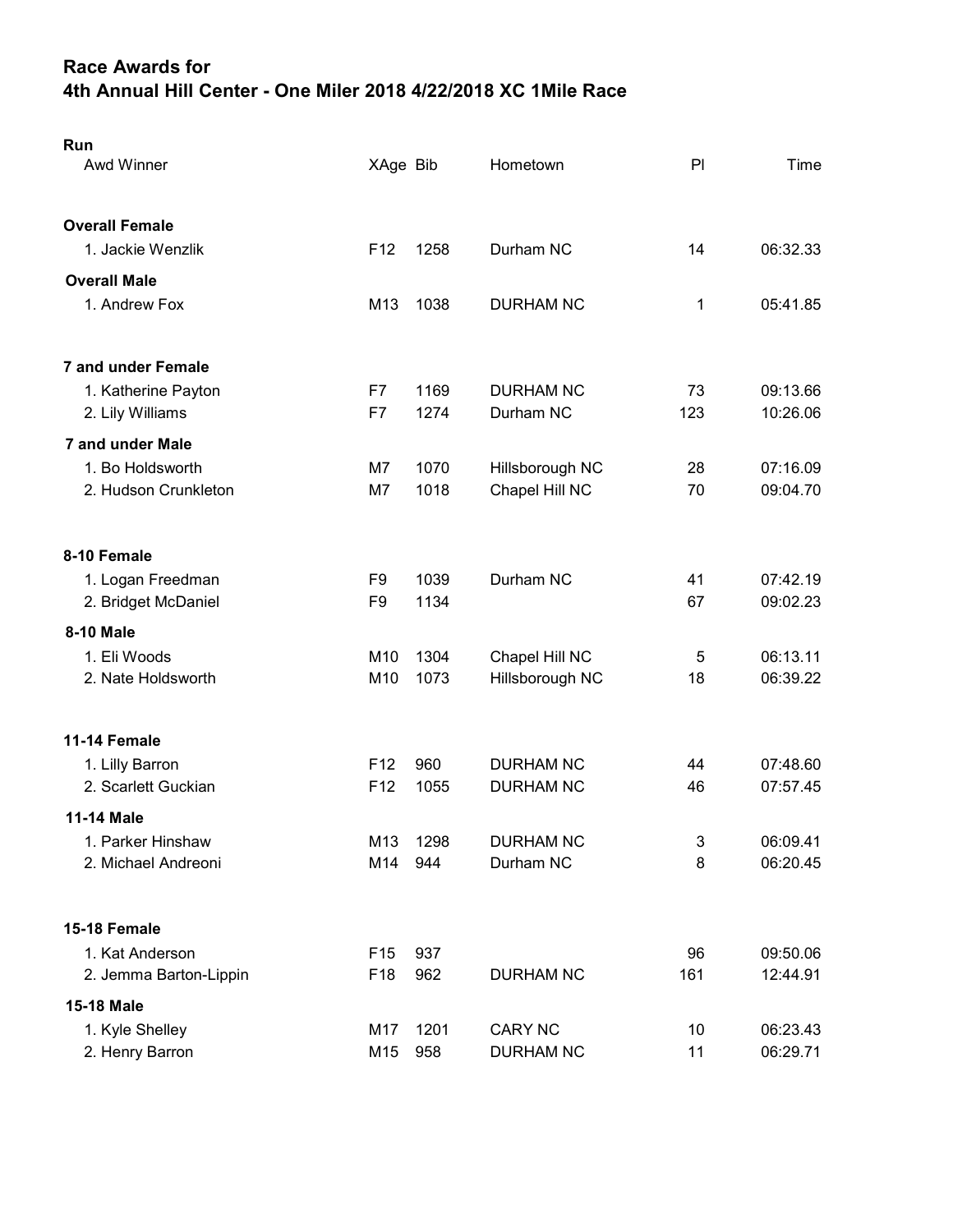| 19-29 Female        |                 |      |                  |                |          |
|---------------------|-----------------|------|------------------|----------------|----------|
| 1. Kate Pick        | F <sub>28</sub> | 1175 | Durham NC        | 94             | 09:48.94 |
| 2. Grace Johnston   | F <sub>29</sub> | 1095 | Hillsborough NC  | 141            | 11:06.79 |
| <b>19-29 Male</b>   |                 |      |                  |                |          |
| 1. Martin Pick      | M28             | 1176 | Durham NC        | 93             | 09:48.84 |
| 2. Chris Johnston   | M28             | 1094 | Hillsborough NC  | 140            | 11:06.49 |
| <b>30-39 Female</b> |                 |      |                  |                |          |
| 1. Bridget Waters   | F38             | 1305 | Oxford NC        | 50             | 08:16.22 |
| 2. Juliana Knechtle | F32             | 1104 | <b>DURHAM NC</b> | 81             | 09:27.42 |
| 30-39 Male          |                 |      |                  |                |          |
| 1. Daniel Foster    | M36             | 1037 | Chapel Hill NC   | $\overline{2}$ | 05:42.98 |
| 2. Jared Gallaher   | M36             | 1041 | Durham NC        | 15             | 06:34.96 |
| 40-54 Female        |                 |      |                  |                |          |
| 1. Kristen Leighs   | F41             | 1112 | <b>CARY NC</b>   | 51             | 08:20.40 |
| 2. Jennifer Phelps  | F48             | 1173 | Cary NC          | 63             | 08:47.85 |
| 40-54 Male          |                 |      |                  |                |          |
| 1. Drayton Virkler  | M44             | 1248 | Durham NC        | 4              | 06:11.56 |
| 2. Rick Woods       | M42             | 1303 | Chapel Hill NC   | 6              | 06:16.27 |
| 55 and Above Female |                 |      |                  |                |          |
| 1. Shauna Saunders  | F62             | 1199 | <b>DURHAM NC</b> | 108            | 10:08.07 |
| 2. Bonnie Cheek     | F67             | 1003 | <b>DURHAM NC</b> | 118            | 10:21.57 |
| 55 and Above Male   |                 |      |                  |                |          |
| 1. John Tisdale     | M55             | 1244 | Hillsborough NC  | 22             | 06:50.01 |
| 2. Jon Hunter       | M56             | 1080 | Durham NC        | 101            | 09:55.81 |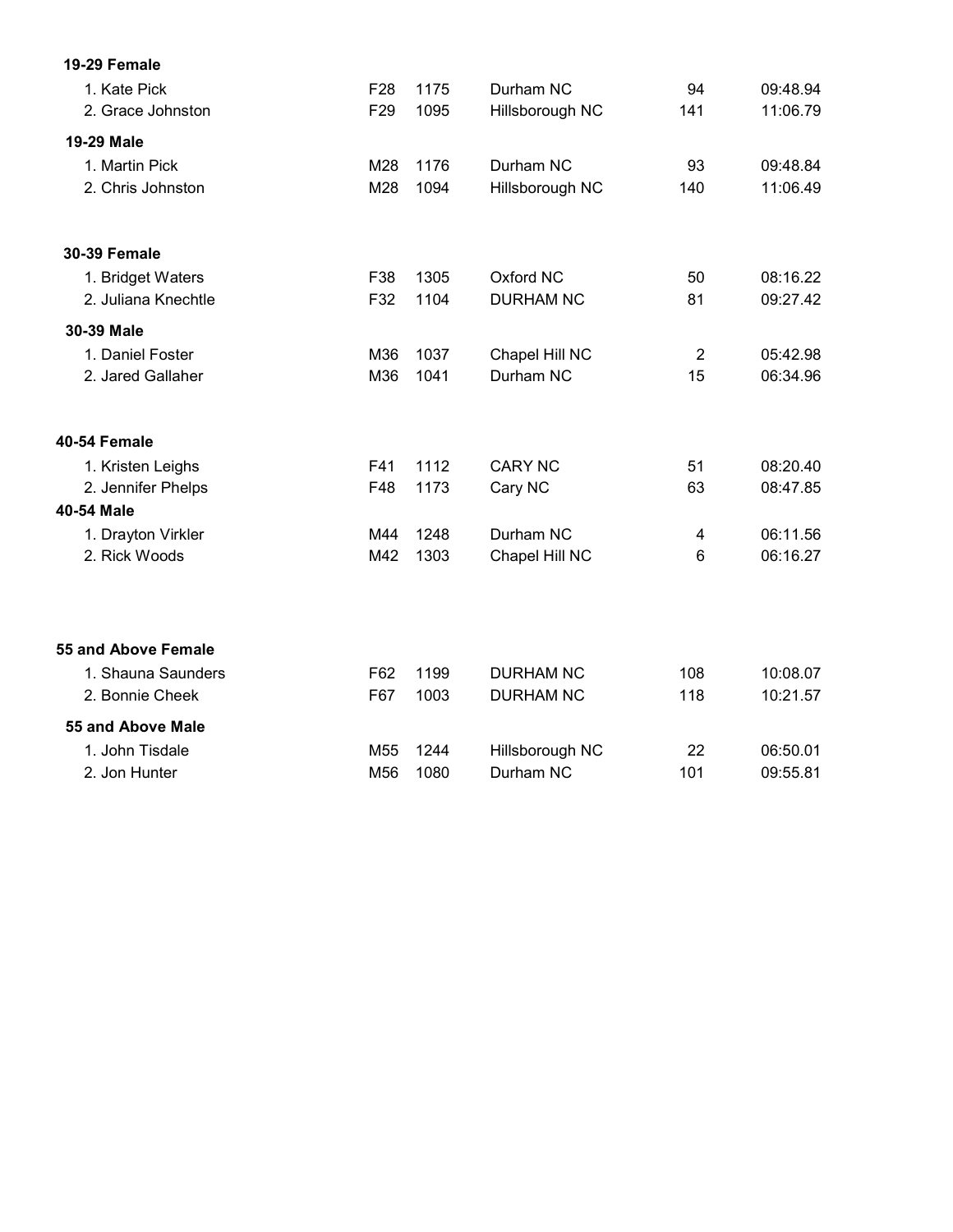4/22/2018 2:49:10 PM Cardinal Race Services Page 1 of 2 This report was produced using RaceTrak software (www.RaceTrakOnline.com)